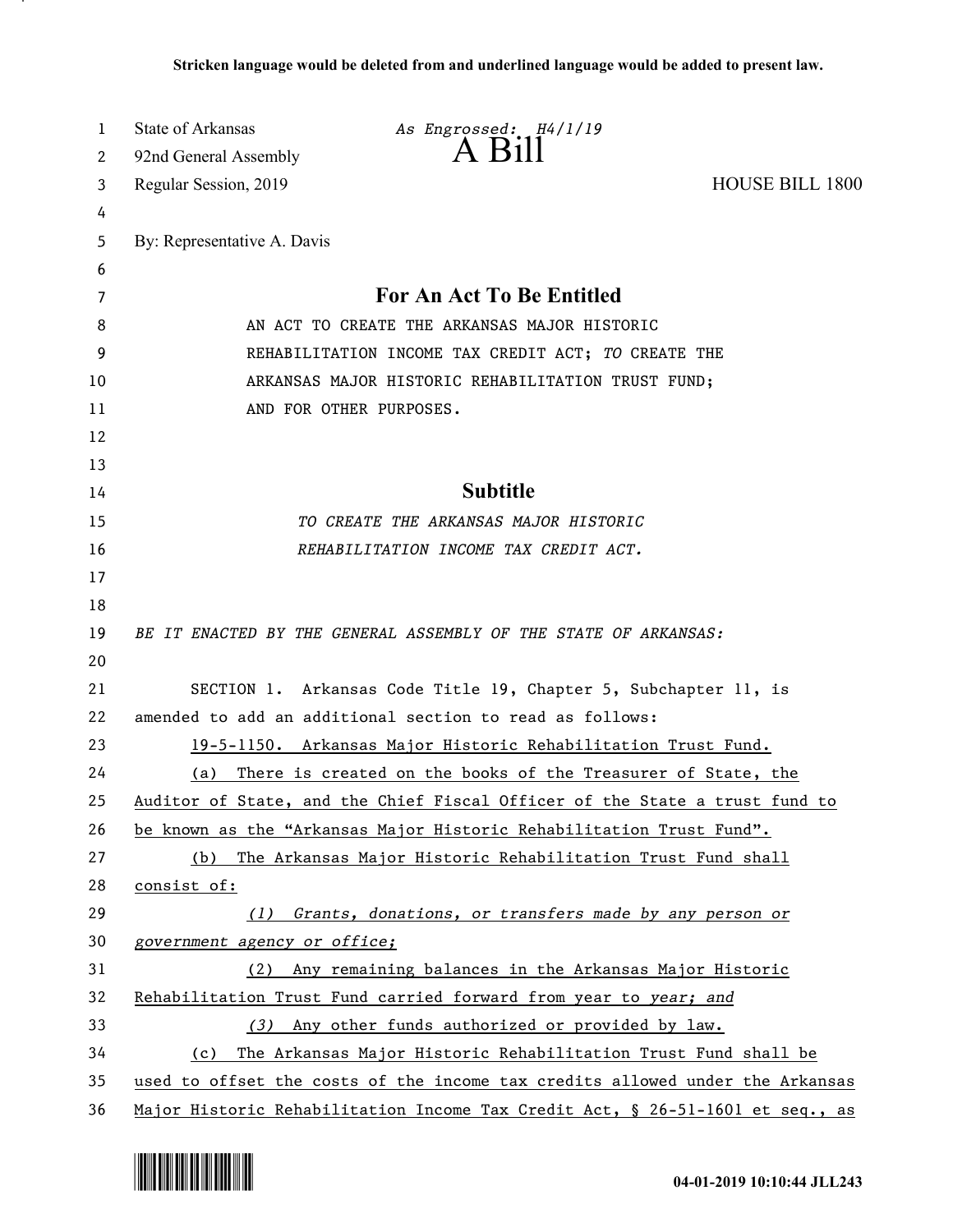| 1  | follows:                                                                                        |
|----|-------------------------------------------------------------------------------------------------|
| 2  | By June 30 of each year, the Director of the Department of<br>(1)                               |
| 3  | Finance and Administration shall certify:                                                       |
| 4  | To the Department of Arkansas Heritage the amount in<br>(A)                                     |
| 5  | the Arkansas Major Historic Rehabilitation Trust Fund, which shall serve as                     |
| 6  | the maximum amount of Arkansas major historic rehabilitation income tax                         |
| 7  | credits that the department may approve for the next fiscal year; and                           |
| 8  | To the Treasurer of State the amount of Arkansas major<br>(B)                                   |
| 9  | historic rehabilitation income tax credits claimed during the current fiscal                    |
| 10 | year; and                                                                                       |
| 11 | On July 1 of each year, the Treasurer of State shall<br>(2)                                     |
| 12 | transfer the amount certified under subdivision $(c)(1)(B)$ of this section to                  |
| 13 | the General Revenue Fund Account of the State Apportionment Fund to be                          |
| 14 | distributed as authorized under $\frac{19-5-202(b)(2)(B)(iii)}{2}$ . and                        |
| 15 |                                                                                                 |
| 16 | SECTION 2. Arkansas Code Title 26, Chapter 51, is amended to add                                |
| 17 | an additional subchapter to read as follows:                                                    |
| 18 | Subchapter 26 - Arkansas Major Historic Rehabilitation Income Tax Credit Act                    |
| 19 |                                                                                                 |
| 20 | 26-51-2601. Title.                                                                              |
| 21 | This subchapter shall be known and may be cited as the "Arkansas Major"                         |
| 22 | Historic Rehabilitation Income Tax Credit Act".                                                 |
| 23 |                                                                                                 |
| 24 | 26-51-2602. Definitions.                                                                        |
| 25 | As used in this subchapter:                                                                     |
| 26 | "Arkansas major historic rehabilitation income tax credit"<br>(1)                               |
| 27 | means the income tax credit allowed under this subchapter against the income                    |
| 28 | <u>tax imposed by this chapter and the premium tax levied under <math>\S</math> 26-57-601 -</u> |
| 29 | $26 - 57 - 605;$                                                                                |
| 30 | (2) "Certification of completion" means a certificate issued by                                 |
| 31 | the Department of Arkansas Heritage certifying that a project is a certified                    |
| 32 | rehabilitation of an eligible property that qualifies for the Arkansas major                    |
| 33 | historic rehabilitation income tax credit;                                                      |
| 34 | (3) "Certified rehabilitation" means the total of appropriate                                   |
| 35 | and approved rehabilitation work on an eligible property that results in a                      |
| 36 | substantial rehabilitation of an eligible property that has been issued an                      |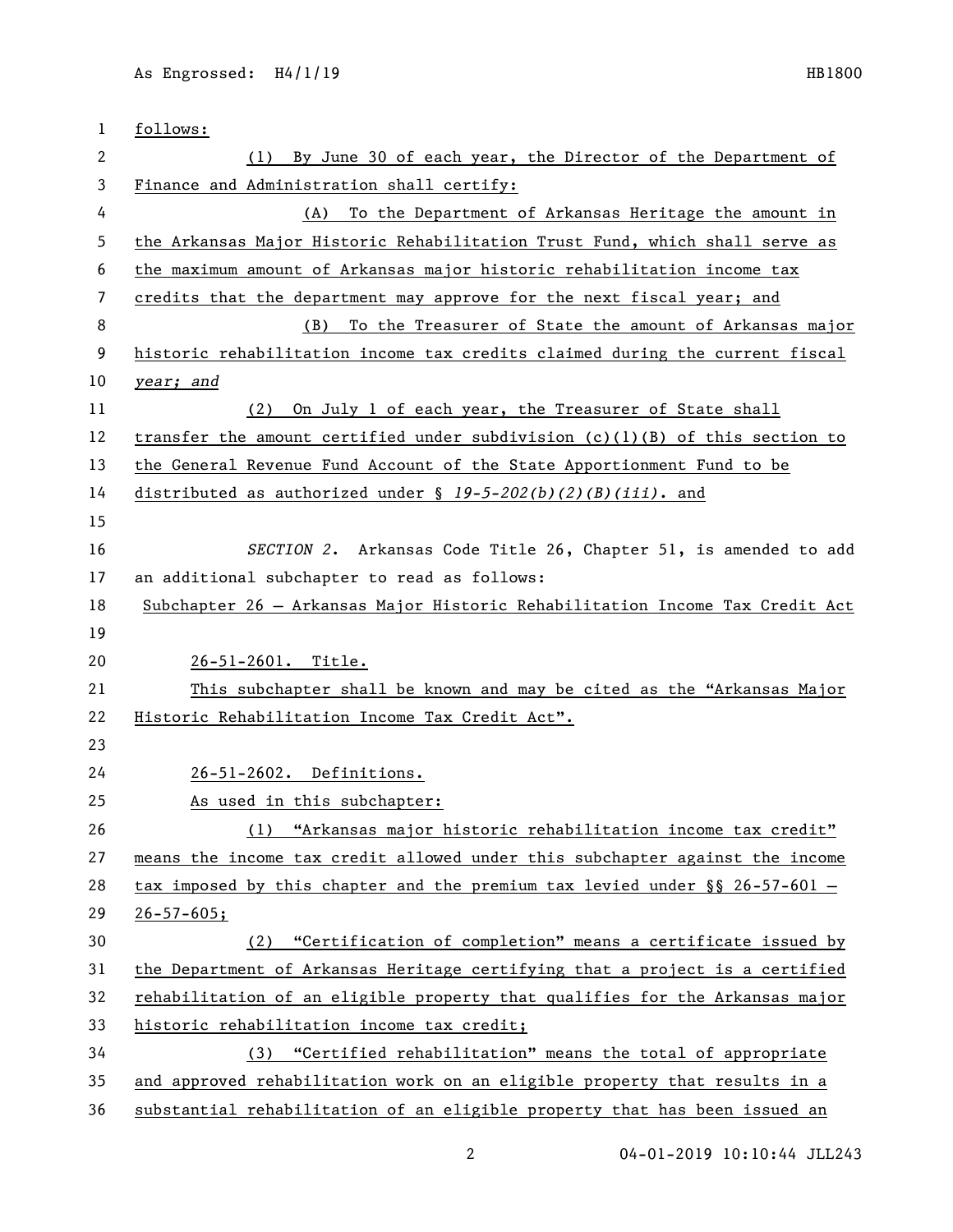| 1  | eligibility certificate;                                                      |
|----|-------------------------------------------------------------------------------|
| 2  | (4) "Eligible property" means property that is located in the                 |
| 3  | state that:                                                                   |
| 4  | (A) Qualifies as a certified historic structure under 26                      |
| 5  | U.S.C. § 47, as it existed on January 1, 2019;                                |
| 6  | Will qualify as a certified historic structure<br>(B)                         |
| 7  | following certified rehabilitation;                                           |
| 8  | (C) Is listed in the National Register of Historic Places;                    |
| 9  | (D) Is designated as contributing to a district listed in                     |
| 10 | the National Register of Historic Places; or                                  |
| 11 | (E) Is eligible for designation as contributing to a                          |
| 12 | district listed in the National Register of Historic Places following         |
| 13 | certified rehabilitation;                                                     |
| 14 | (5) "Federal rehabilitation tax credit" means the federal tax                 |
| 15 | credit provided under 26 U.S.C. § 47, as it existed on January 1, 2009;       |
| 16 | (6) "Holder" means the holder of a certification of completion                |
| 17 | that is:                                                                      |
| 18 | (A) A person, firm, or corporation subject to the income                      |
| 19 | tax imposed by this chapter; or                                               |
| 20 | (B) An insurance company paying the premium tax on its                        |
| 21 | gross premium receipts;                                                       |
| 22 | "Owner" means a person or an entity that owns eligible<br>(7)                 |
| 23 | property and is the initial recipient of the certification of completion from |
| 24 | the department;                                                               |
| 25 | (8) "Premium tax" means a tax levied under $\S$ 26-57-603 - 26-57-            |
| 26 | $605;$ and                                                                    |
| 27 | "Qualified rehabilitation expenses" means costs and expenses<br>(9)           |
| 28 | incurred to complete a certified rehabilitation that are qualified            |
| 29 | rehabilitation expenses under the federal rehabilitation tax credit or under  |
| 30 | the Arkansas major historic rehabilitation income tax credit.                 |
| 31 |                                                                               |
| 32 | 26-51-2603. Arkansas major historic rehabilitation income tax credit.         |
| 33 | There is allowed an income tax credit up to the amount of tax<br>(a)(1)       |
| 34 | imposed by this chapter or the premium tax to a holder of an Arkansas major   |
| 35 | historic rehabilitation income tax credit.                                    |
| 36 | (2) The income tax credit allowed under subdivision (a)(1) of                 |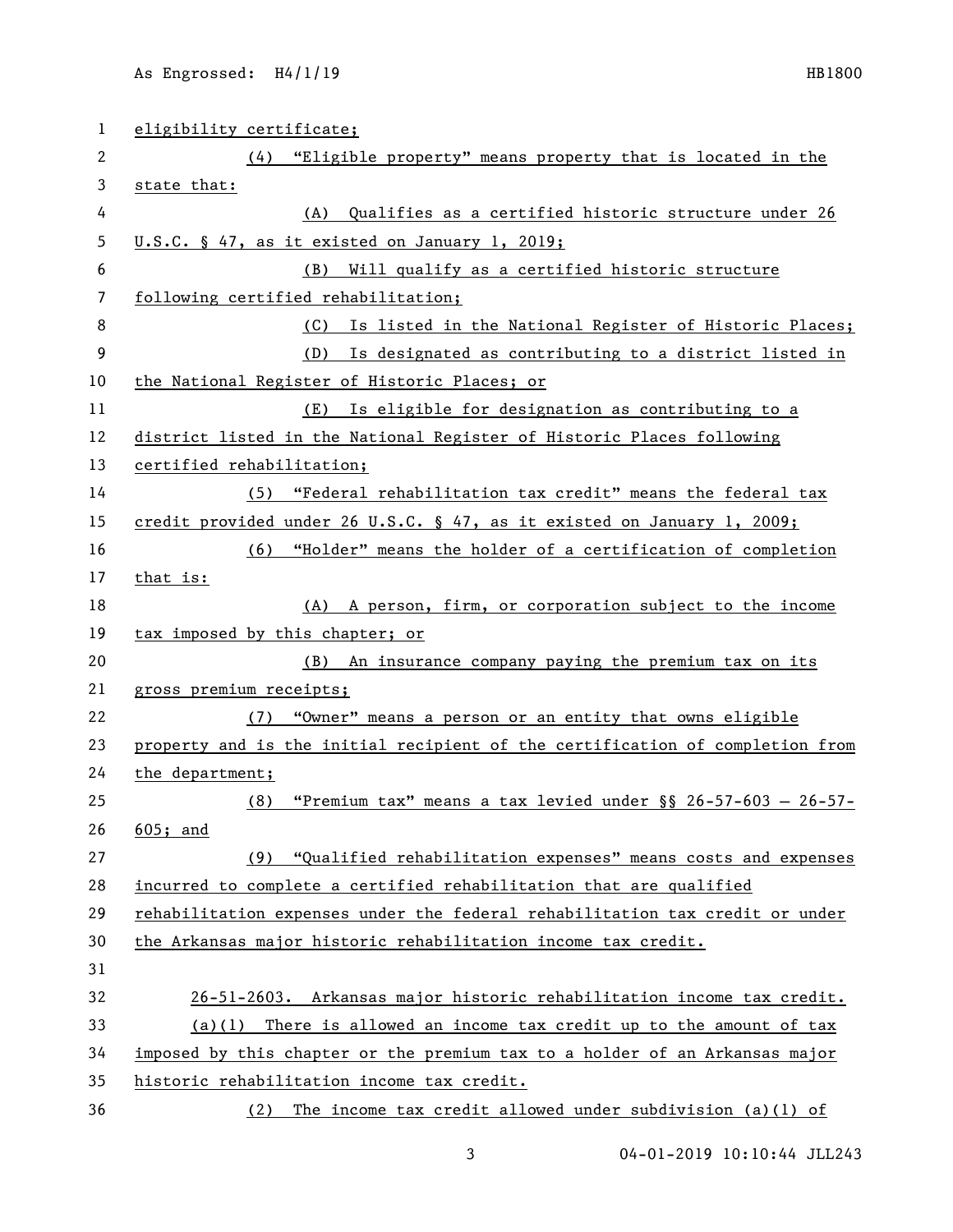| 1              | this section is allowed only one (1) time in a two-year period for each       |
|----------------|-------------------------------------------------------------------------------|
| 2              | eligible property.                                                            |
| 3              | The Arkansas major historic rehabilitation income tax credit shall<br>(b)     |
| 4              | be in an amount equal to twenty-five percent (25%) of the total qualified     |
| 5              | rehabilitation expenses incurred by the owner to complete a certified         |
| 6              | rehabilitation.                                                               |
| $\overline{7}$ | (c)(1) The Department of Arkansas Heritage shall not issue Arkansas           |
| 8              | major historic rehabilitation income tax credits for more than the amount     |
| 9              | certified under $\S$ 19-5-1150(c)(1)(A).                                      |
| 10             | (2) Any unused Arkansas major historic rehabilitation income tax              |
| 11             | credits shall not be carried over to the following fiscal year for use by the |
| 12             | department.                                                                   |
| 13             | (3) Any certification of completion that would cause the                      |
| 14             | Arkansas major historic rehabilitation income tax credit to exceed the        |
| 15             | amounts listed in subdivision $(c)(1)$ of this section during the fiscal year |
| 16             | shall be carried forward for consideration during the following fiscal year.  |
| 17             | The Arkansas major historic rehabilitation income tax credit shall<br>(d)     |
| 18             | be available to an owner of an eligible property that:                        |
| 19             | (1) Completes a certified rehabilitation that is placed in                    |
| 20             | service after January 1, 2019;                                                |
| 21             | Has a minimum investment of one million five hundred<br>(2)                   |
| 22             | thousand dollars $(\$1,500,000)$ in qualified rehabilitation expenses; and    |
| 23             | (3) Is not receiving a tax credit under any other state law for               |
| 24             | the same eligible property.                                                   |
| 25             | (e) Upon completion of a rehabilitation, the owner shall submit               |
| 26             | documentation required by the department to verify that the completed         |
| 27             | rehabilitation qualifies as a certified rehabilitation.                       |
| 28             | (f) If the department determines that a rehabilitation qualifies as a         |
| 29             | certified rehabilitation and that the certified rehabilitation is complete,   |
| 30             | the department shall issue a freely transferable certification of completion  |
| 31             | specifying the total amount of the qualified rehabilitation expenses and      |
| 32             | Arkansas major historic rehabilitation income tax credit allowed.             |
| 33             | $(g)(1)$ If the owner requests a review of the department's                   |
| 34             | determination under subsection (f) of this section, the owner shall submit a  |
| 35             | written request for review of the determination.                              |
| 36             | The owner shall submit the request in writing to the<br>(2)                   |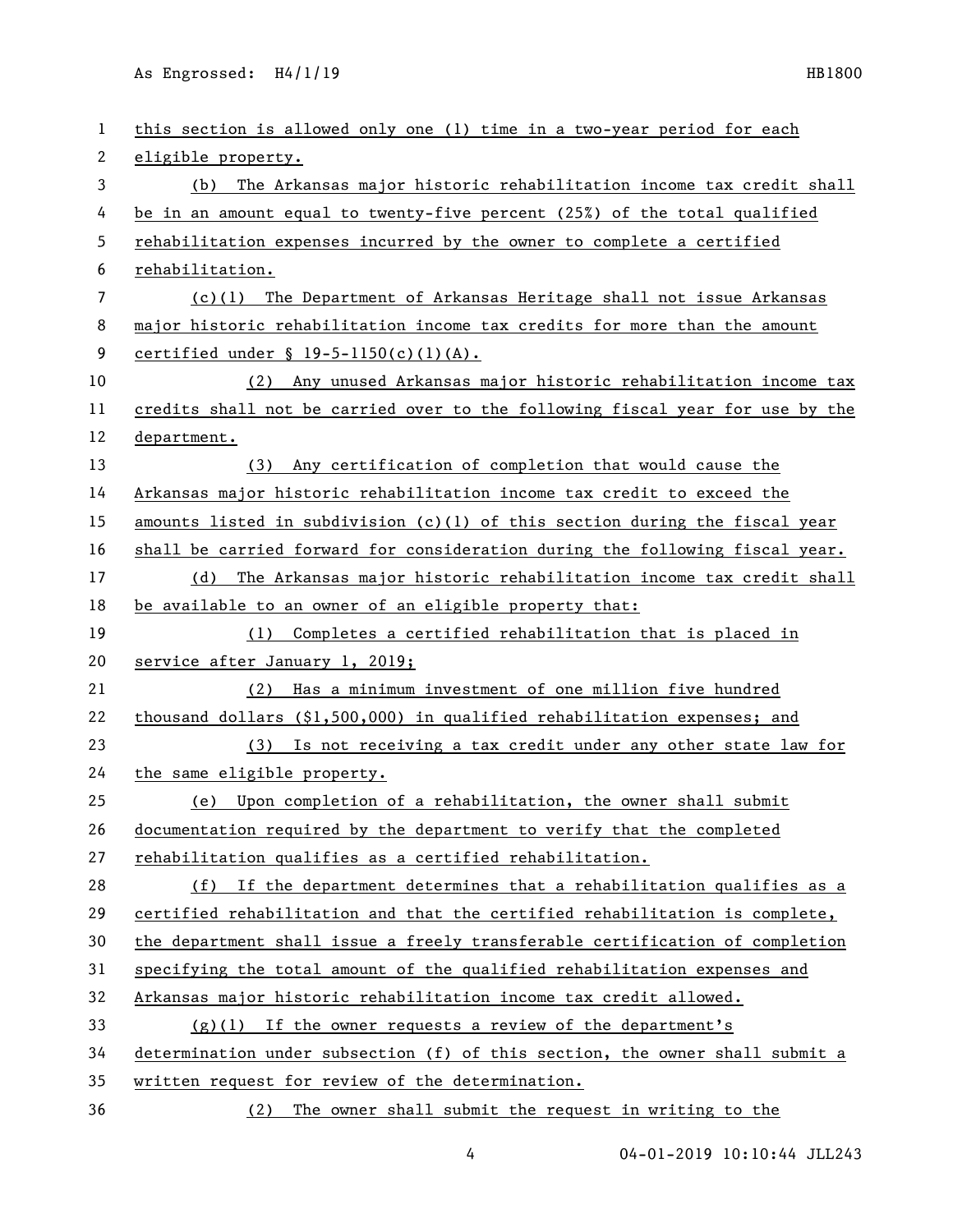| 1  | department within thirty (30) days of the date of notification to the owner   |
|----|-------------------------------------------------------------------------------|
| 2  | of the determination.                                                         |
| 3  | $(h)(1)$ The owner shall certify to the department the validity of the        |
| 4  | costs and expenses claimed as qualified rehabilitation expenses and shall     |
| 5  | maintain a record supporting the claim for at least five (5) years after the  |
| 6  | issuance of the certification of completion.                                  |
| 7  | (2) An owner's record supporting a claim for qualified                        |
| 8  | rehabilitation expenses may be reviewed by the department, the appropriate    |
| 9  | tax collection authority, or a holder.                                        |
| 10 |                                                                               |
| 11 | 26-51-2604. Procedure to claim tax credit - Transferring credit.              |
| 12 | $(a)(1)$ A holder shall submit the certification of completion and            |
| 13 | documents proving an assignment, if any, with the appropriate tax collection  |
| 14 | authority at the time of filing the holder's income tax return or premium tax |
| 15 | return.                                                                       |
| 16 | (2) The appropriate tax collection authority may refuse to                    |
| 17 | recognize the Arkansas major historic rehabilitation income tax credit        |
| 18 | claimed if the holder fails to submit the certification of completion and any |
| 19 | assignment documents.                                                         |
| 20 | (b) The amount of the Arkansas major historic rehabilitation income           |
| 21 | tax credit that may be used by a holder for a taxable year may equal but      |
| 22 | shall not exceed the amount of income tax or premium tax due.                 |
| 23 | (c) A holder of an unused Arkansas major historic rehabilitation              |
| 24 | income tax credit may carry forward part or all of an Arkansas major historic |
| 25 | rehabilitation income tax credit for five (5) consecutive taxable years to    |
| 26 | apply against the holder's income taxes due or the holder's premium tax due.  |
| 27 | (d)(l) An owner of an Arkansas major historic rehabilitation income           |
| 28 | tax credit may freely transfer, sell, or assign part or all of the Arkansas   |
| 29 | major historic rehabilitation income tax credit amount identified in the      |
| 30 | certification of completion.                                                  |
| 31 | (2) A subsequent holder may transfer, sell, or assign part or                 |
| 32 | all of the remaining Arkansas major historic rehabilitation income tax        |
| 33 | credit.                                                                       |
| 34 | An owner may sell the owner's eligible property after the issuance<br>(e)     |
| 35 | of the certification of completion.                                           |
| 36 | An Arkansas major historic rehabilitation income tax credit<br>(f)            |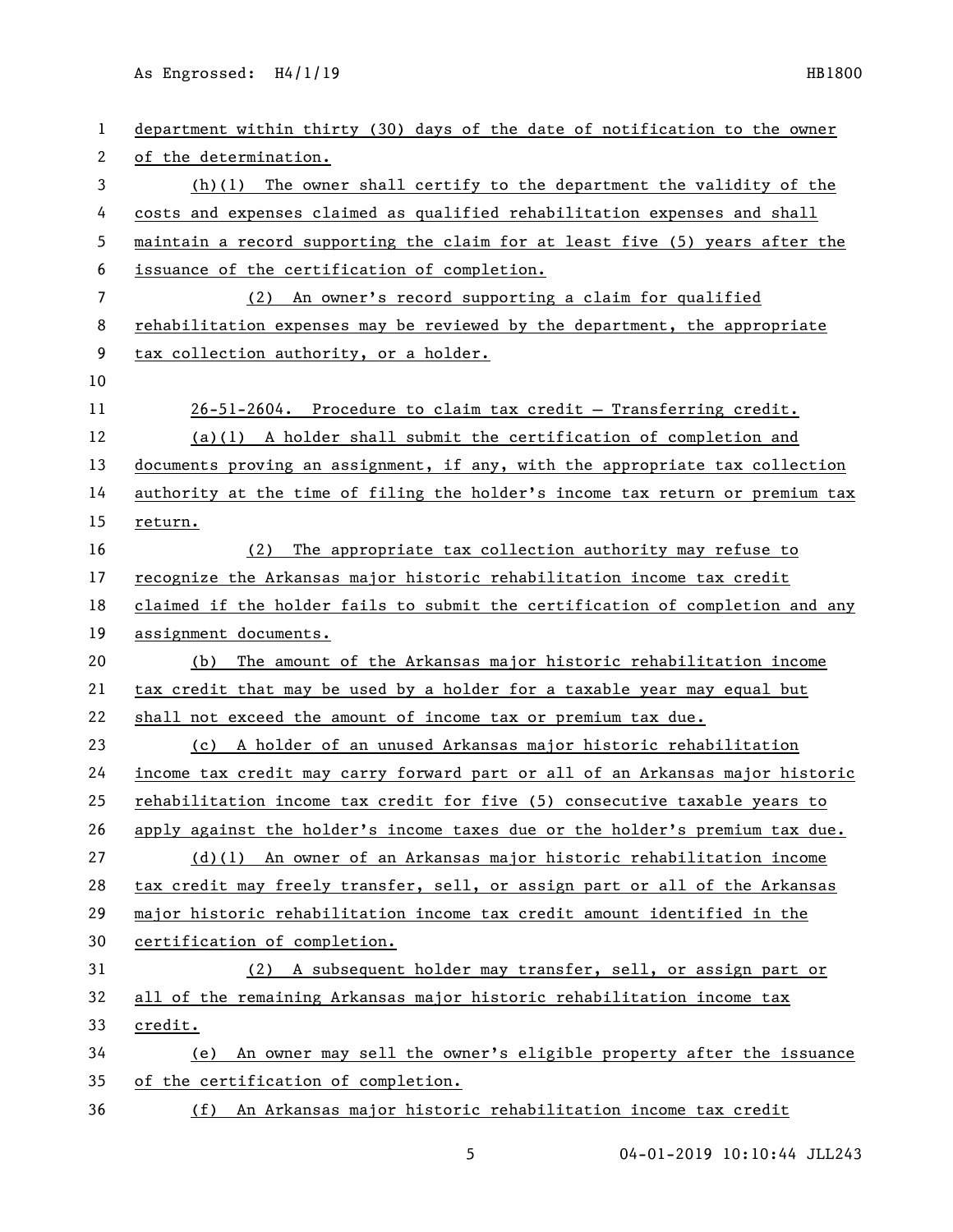| 1  | granted to a partnership, Subchapter S corporation, a limited liability       |
|----|-------------------------------------------------------------------------------|
| 2  | company taxed as a partnership, or multiple owners of property shall be       |
| 3  | passed through to the partners, members, or owners respectively on a pro rata |
| 4  | basis or pursuant to an executed agreement among the partners, members, or    |
| 5  | owners documenting an alternate distribution method.                          |
| 6  | $(g)(1)$ A holder may use the Arkansas major historic rehabilitation          |
| 7  | income tax credit to offset up to one hundred percent (100%) of the state     |
| 8  | income taxes due or premium tax due from the holder.                          |
| 9  | (2) A holder is not required to have any ownership or other                   |
| 10 | interest in the eligible property for which an Arkansas major historic        |
| 11 | rehabilitation income tax credit is claimed.                                  |
| 12 | (3) An Arkansas major historic rehabilitation income tax credit               |
| 13 | may be used up to its total amount by any holder without limitation and is    |
| 14 | not subject to limits imposed by federal law or regulation on the use of      |
| 15 | federal rehabilitation tax credits.                                           |
| 16 | (h) An owner or holder that assigns part or all of an Arkansas major          |
| 17 | historic rehabilitation income tax credit shall perfect the transfer by       |
| 18 | notifying the Department of Arkansas Heritage and the appropriate tax         |
| 19 | collection authority in writing within thirty (30) calendar days following    |
| 20 | the effective date of the transfer and shall provide any information as may   |
| 21 | be required by the department and the appropriate tax collection authority to |
| 22 | administer and carry out this subchapter and to ensure proper tracking of the |
| 23 | ownership of the unused Arkansas major historic rehabilitation income tax     |
| 24 | credit.                                                                       |
| 25 | $(i)(1)$ Any consideration received for the transfer of an Arkansas           |
| 26 | major historic rehabilitation income tax credit shall not be included as      |
| 27 | income taxable by the State of Arkansas.                                      |
| 28 | (2) Any consideration paid for the transfer of an Arkansas major              |
| 29 | historic rehabilitation income tax credit shall not be deducted from income   |
| 30 | taxable by the State of Arkansas.                                             |
| 31 |                                                                               |
| 32 | $26 - 51 - 2605$ . Fees.                                                      |
| 33 | (a)(1) The Department of Arkansas Heritage may charge a fee to                |
| 34 | process:                                                                      |
| 35 | An application for an Arkansas major historic<br>(A)                          |
| 36 | rehabilitation income tax credit; and                                         |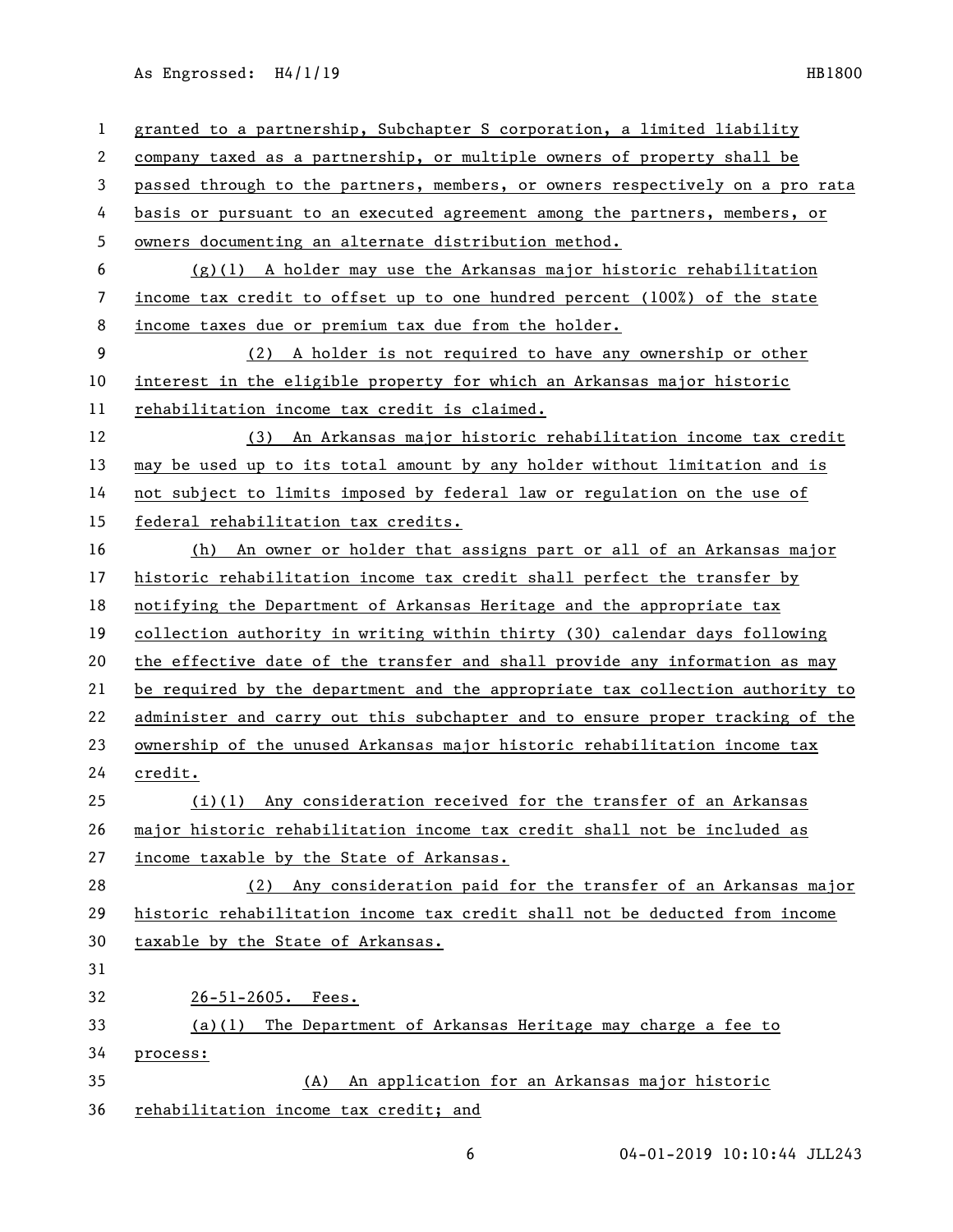| $\mathbf{1}$ | A request to record transfers of interests in an<br>(B)                       |
|--------------|-------------------------------------------------------------------------------|
| 2            | Arkansas major historic rehabilitation income tax credit to other holders.    |
| 3            | The fee for processing an application for an Arkansas<br>(2)                  |
| 4            | historic rehabilitation income tax credit shall not exceed the lesser of one  |
| 5            | percent (1%) of the amount of the Arkansas major historic rehabilitation      |
| 6            | income tax credit applied for or seventy-five hundredths percent (0.75%) of   |
| 7            | the amount of the Arkansas major historic rehabilitation income tax credit    |
| 8            | transferred.                                                                  |
| 9            | (b) A fee collected under this subchapter by the department shall be          |
| 10           | considered cash funds of the department and shall be used for the             |
| 11           | administration of this subchapter.                                            |
| 12           |                                                                               |
| 13           | 26-51-2606. Rules.                                                            |
| 14           | The Department of Arkansas Heritage shall promulgate rules to<br>(a)          |
| 15           | implement this subchapter that shall include criteria for the prioritizing of |
| 16           | the rehabilitation applications and that will stimulate the local economy     |
| 17           | where the property is located, including without limitation the criteria that |
| 18           | the rehabilitation project will be prioritized in the following order:        |
| 19           | (1) Result in the creation of a new business;                                 |
| 20           | (2)<br>Result in the expansion of an existing business;                       |
| 21           | Establish or contribute to the establishment of a tourism<br>(3)              |
| 22           | attraction as defined by the Department of Parks and Tourism;                 |
| 23           | Contribute to the revitalization of a specific business<br>(4)                |
| 24           | district; or                                                                  |
| 25           | Be a key property in the revitalization of a specific<br>(5)                  |
| 26           | neighborhood.                                                                 |
| 27           | The Department of Arkansas Heritage shall consult with the<br>(b)             |
| 28           | Department of Finance and Administration, the Arkansas Economic Development   |
| 29           | Commission, and the State Insurance Department in promulgating rules under    |
| 30           | this subchapter.                                                              |
| 31           | The Department of Parks and Tourism shall promulgate rules to<br>(c)          |
| 32           | define a "tourism attraction" as provided in subdivision (a)(3) of this       |
| 33           | section.                                                                      |
| 34           |                                                                               |
| 35           | 26-51-2607. Application period.                                               |
| 36           | The Department of Arkansas Heritage shall accept applications for<br>(a)      |